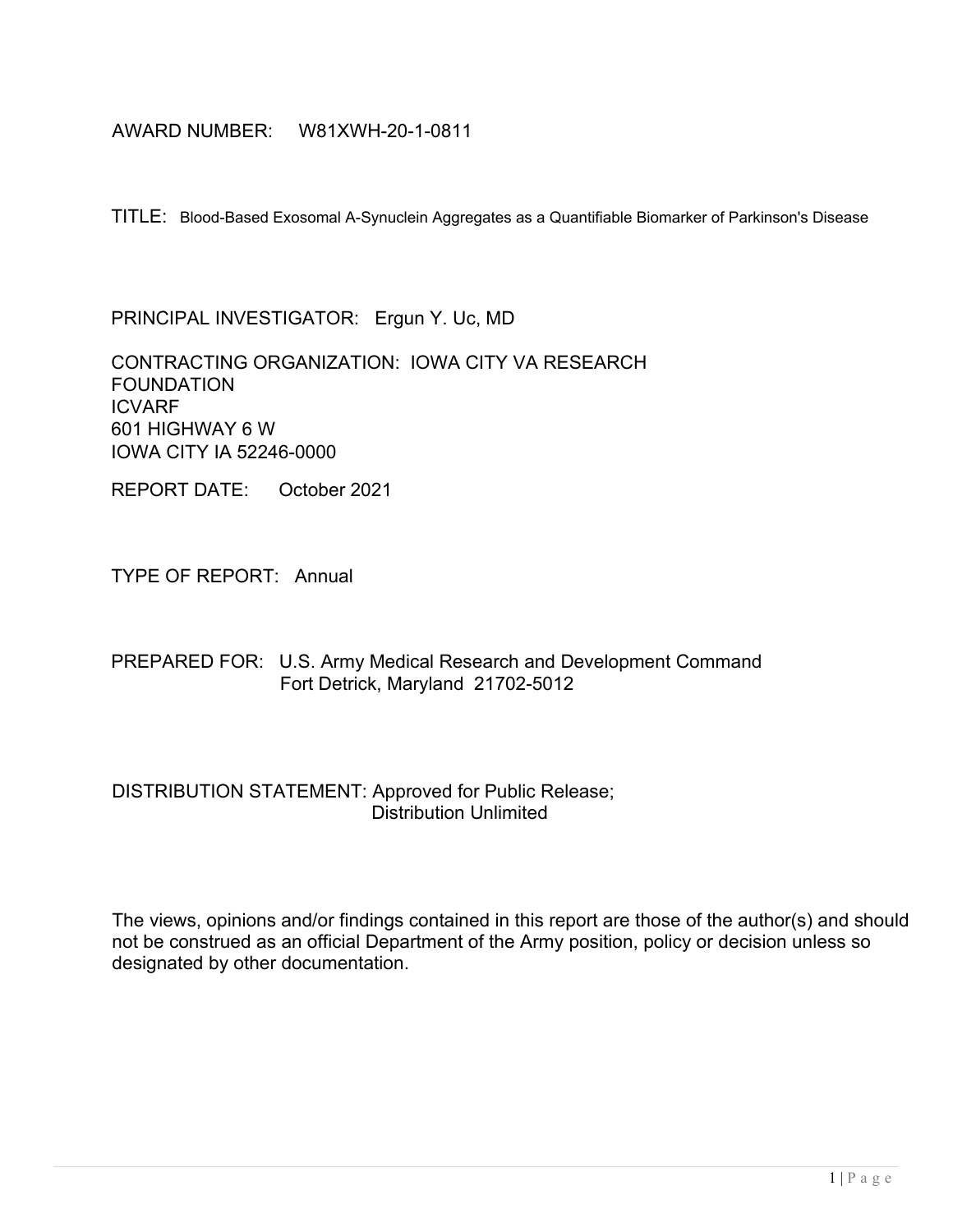| <b>REPORT DOCUMENTATION PAGE</b>                                                                                                                                                                                                                                                                                                                                                                                                                                                                                                                                                                                                                                                                                                                                                                                                                                                                                                                                                                                                                        |                                                     |                                                                                |                                      | Form Approved<br>OMB No. 0704-0188 |                                                                                                                                                                                                                                                                                                                                                                                                                                                                                                                                                                                                                                                                                                                                                                                                                                                                               |  |
|---------------------------------------------------------------------------------------------------------------------------------------------------------------------------------------------------------------------------------------------------------------------------------------------------------------------------------------------------------------------------------------------------------------------------------------------------------------------------------------------------------------------------------------------------------------------------------------------------------------------------------------------------------------------------------------------------------------------------------------------------------------------------------------------------------------------------------------------------------------------------------------------------------------------------------------------------------------------------------------------------------------------------------------------------------|-----------------------------------------------------|--------------------------------------------------------------------------------|--------------------------------------|------------------------------------|-------------------------------------------------------------------------------------------------------------------------------------------------------------------------------------------------------------------------------------------------------------------------------------------------------------------------------------------------------------------------------------------------------------------------------------------------------------------------------------------------------------------------------------------------------------------------------------------------------------------------------------------------------------------------------------------------------------------------------------------------------------------------------------------------------------------------------------------------------------------------------|--|
|                                                                                                                                                                                                                                                                                                                                                                                                                                                                                                                                                                                                                                                                                                                                                                                                                                                                                                                                                                                                                                                         |                                                     | valid OMB control number. PLEASE DO NOT RETURN YOUR FORM TO THE ABOVE ADDRESS. |                                      |                                    | Public reporting burden for this collection of information is estimated to average 1 hour per response, including the time for reviewing instructions, searching existing data sources, gathering and maintaining the<br>data needed, and completing and reviewing this collection of information. Send comments regarding this burden estimate or any other aspect of this collection of information, including suggestions for reducing<br>this burden to Department of Defense, Washington Headquarters Services, Directorate for Information Operations and Reports (0704-0188), 1215 Jefferson Davis Highway, Suite 1204, Arlington, VA 22202-<br>4302. Respondents should be aware that notwithstanding any other provision of law, no person shall be subject to any penalty for failing to comply with a collection of information if it does not display a currently |  |
| <b>1. REPORT DATE</b><br>OCTOBER 2021                                                                                                                                                                                                                                                                                                                                                                                                                                                                                                                                                                                                                                                                                                                                                                                                                                                                                                                                                                                                                   |                                                     | 2. REPORT TYPE<br>Annual                                                       |                                      |                                    | <b>3. DATES COVERED</b><br>$9/15/2020 - 9/14/2021$                                                                                                                                                                                                                                                                                                                                                                                                                                                                                                                                                                                                                                                                                                                                                                                                                            |  |
| <b>4. TITLE AND SUBTITLE</b>                                                                                                                                                                                                                                                                                                                                                                                                                                                                                                                                                                                                                                                                                                                                                                                                                                                                                                                                                                                                                            |                                                     |                                                                                |                                      |                                    | <b>5a. CONTRACT NUMBER</b>                                                                                                                                                                                                                                                                                                                                                                                                                                                                                                                                                                                                                                                                                                                                                                                                                                                    |  |
| Blood-Based Exosomal A-Synuclein Aggregates as a Quantifiable<br>Biomarker of Parkinson's Disease                                                                                                                                                                                                                                                                                                                                                                                                                                                                                                                                                                                                                                                                                                                                                                                                                                                                                                                                                       |                                                     |                                                                                |                                      |                                    | W81XWH-20-1-0811<br><b>5b. GRANT NUMBER</b><br>Log PD190043P1                                                                                                                                                                                                                                                                                                                                                                                                                                                                                                                                                                                                                                                                                                                                                                                                                 |  |
|                                                                                                                                                                                                                                                                                                                                                                                                                                                                                                                                                                                                                                                                                                                                                                                                                                                                                                                                                                                                                                                         |                                                     |                                                                                |                                      |                                    | <b>5c. PROGRAM ELEMENT NUMBER</b>                                                                                                                                                                                                                                                                                                                                                                                                                                                                                                                                                                                                                                                                                                                                                                                                                                             |  |
| 6. AUTHOR(S)<br>Ergun Y. Uc, MD                                                                                                                                                                                                                                                                                                                                                                                                                                                                                                                                                                                                                                                                                                                                                                                                                                                                                                                                                                                                                         |                                                     |                                                                                |                                      |                                    | <b>5d. PROJECT NUMBER</b><br>0011467264-0001                                                                                                                                                                                                                                                                                                                                                                                                                                                                                                                                                                                                                                                                                                                                                                                                                                  |  |
|                                                                                                                                                                                                                                                                                                                                                                                                                                                                                                                                                                                                                                                                                                                                                                                                                                                                                                                                                                                                                                                         |                                                     |                                                                                |                                      |                                    | <b>5e. TASK NUMBER</b>                                                                                                                                                                                                                                                                                                                                                                                                                                                                                                                                                                                                                                                                                                                                                                                                                                                        |  |
| E-Mail: ergun-uc@uiowa.edu                                                                                                                                                                                                                                                                                                                                                                                                                                                                                                                                                                                                                                                                                                                                                                                                                                                                                                                                                                                                                              |                                                     |                                                                                |                                      |                                    | <b>5f. WORK UNIT NUMBER</b>                                                                                                                                                                                                                                                                                                                                                                                                                                                                                                                                                                                                                                                                                                                                                                                                                                                   |  |
|                                                                                                                                                                                                                                                                                                                                                                                                                                                                                                                                                                                                                                                                                                                                                                                                                                                                                                                                                                                                                                                         | 7. PERFORMING ORGANIZATION NAME(S) AND ADDRESS(ES)  |                                                                                |                                      |                                    | 8. PERFORMING ORGANIZATION REPORT<br><b>NUMBER</b>                                                                                                                                                                                                                                                                                                                                                                                                                                                                                                                                                                                                                                                                                                                                                                                                                            |  |
| <b>IOWA CITY VA RESEARCH</b>                                                                                                                                                                                                                                                                                                                                                                                                                                                                                                                                                                                                                                                                                                                                                                                                                                                                                                                                                                                                                            |                                                     |                                                                                |                                      |                                    |                                                                                                                                                                                                                                                                                                                                                                                                                                                                                                                                                                                                                                                                                                                                                                                                                                                                               |  |
| <b>FOUNDATIONIC VARF</b>                                                                                                                                                                                                                                                                                                                                                                                                                                                                                                                                                                                                                                                                                                                                                                                                                                                                                                                                                                                                                                |                                                     |                                                                                |                                      |                                    |                                                                                                                                                                                                                                                                                                                                                                                                                                                                                                                                                                                                                                                                                                                                                                                                                                                                               |  |
|                                                                                                                                                                                                                                                                                                                                                                                                                                                                                                                                                                                                                                                                                                                                                                                                                                                                                                                                                                                                                                                         | 601 HIGHWAY 6 WIOWA CITY                            |                                                                                |                                      |                                    |                                                                                                                                                                                                                                                                                                                                                                                                                                                                                                                                                                                                                                                                                                                                                                                                                                                                               |  |
| IA 52246-0000                                                                                                                                                                                                                                                                                                                                                                                                                                                                                                                                                                                                                                                                                                                                                                                                                                                                                                                                                                                                                                           |                                                     |                                                                                |                                      |                                    |                                                                                                                                                                                                                                                                                                                                                                                                                                                                                                                                                                                                                                                                                                                                                                                                                                                                               |  |
|                                                                                                                                                                                                                                                                                                                                                                                                                                                                                                                                                                                                                                                                                                                                                                                                                                                                                                                                                                                                                                                         |                                                     | 9. SPONSORING / MONITORING AGENCY NAME(S) AND ADDRESS(ES)                      |                                      |                                    | 10. SPONSOR/MONITOR'S ACRONYM(S)                                                                                                                                                                                                                                                                                                                                                                                                                                                                                                                                                                                                                                                                                                                                                                                                                                              |  |
|                                                                                                                                                                                                                                                                                                                                                                                                                                                                                                                                                                                                                                                                                                                                                                                                                                                                                                                                                                                                                                                         |                                                     | U.S. Army Medical Research and Development Command                             |                                      |                                    |                                                                                                                                                                                                                                                                                                                                                                                                                                                                                                                                                                                                                                                                                                                                                                                                                                                                               |  |
| Fort Detrick, Maryland 21702-5012                                                                                                                                                                                                                                                                                                                                                                                                                                                                                                                                                                                                                                                                                                                                                                                                                                                                                                                                                                                                                       |                                                     |                                                                                |                                      |                                    | <b>11. SPONSOR/MONITOR'S REPORT</b><br><b>NUMBER(S)</b>                                                                                                                                                                                                                                                                                                                                                                                                                                                                                                                                                                                                                                                                                                                                                                                                                       |  |
|                                                                                                                                                                                                                                                                                                                                                                                                                                                                                                                                                                                                                                                                                                                                                                                                                                                                                                                                                                                                                                                         | <b>12. DISTRIBUTION / AVAILABILITY STATEMENT</b>    |                                                                                |                                      |                                    |                                                                                                                                                                                                                                                                                                                                                                                                                                                                                                                                                                                                                                                                                                                                                                                                                                                                               |  |
|                                                                                                                                                                                                                                                                                                                                                                                                                                                                                                                                                                                                                                                                                                                                                                                                                                                                                                                                                                                                                                                         | Approved for Public Release; Distribution Unlimited |                                                                                |                                      |                                    |                                                                                                                                                                                                                                                                                                                                                                                                                                                                                                                                                                                                                                                                                                                                                                                                                                                                               |  |
| <b>13. SUPPLEMENTARY NOTES</b>                                                                                                                                                                                                                                                                                                                                                                                                                                                                                                                                                                                                                                                                                                                                                                                                                                                                                                                                                                                                                          |                                                     |                                                                                |                                      |                                    |                                                                                                                                                                                                                                                                                                                                                                                                                                                                                                                                                                                                                                                                                                                                                                                                                                                                               |  |
|                                                                                                                                                                                                                                                                                                                                                                                                                                                                                                                                                                                                                                                                                                                                                                                                                                                                                                                                                                                                                                                         |                                                     |                                                                                |                                      |                                    |                                                                                                                                                                                                                                                                                                                                                                                                                                                                                                                                                                                                                                                                                                                                                                                                                                                                               |  |
| <b>14. ABSTRACT</b><br>This study (W81XWH2010811/PD190043P1) aims to fulfill Objective 3 of the overall project titled as "Blood-<br>Based Exosomal a-Synuclein Aggregates as a Quantifiable Parkinson's Disease Biomarker". Aims of this study<br>are to 1) cross-validate the misfolded α-Synuclein in red blood cell (RBC)-derived extracellular vesicles (EVs)<br>as a biomarker of PD in a cohort US veterans, and 2) investigate the misfolded aSyn in RBC-derived EVs as a<br>potential biomarker of prodromal PD in a cohort of US Vietnam veterans exposed to Agent Orange but who<br>have not been diagnosed with PD. Studies to fulfill Objectives 1 and 2 (developing the blood test and testing in<br>animal models and humans) are conducted by our collaborators at lowa State University and University of<br>Washington. The study has been launched at the Iowa City VA Medical Center and is behind recruitment target<br>due to the COVID-19 pandemic, but we plan to catch up by expediting enrollment in upcoming quarters/years. |                                                     |                                                                                |                                      |                                    |                                                                                                                                                                                                                                                                                                                                                                                                                                                                                                                                                                                                                                                                                                                                                                                                                                                                               |  |
| <b>15. SUBJECT TERMS</b>                                                                                                                                                                                                                                                                                                                                                                                                                                                                                                                                                                                                                                                                                                                                                                                                                                                                                                                                                                                                                                |                                                     |                                                                                |                                      |                                    |                                                                                                                                                                                                                                                                                                                                                                                                                                                                                                                                                                                                                                                                                                                                                                                                                                                                               |  |
| <b>NONE LISTED</b>                                                                                                                                                                                                                                                                                                                                                                                                                                                                                                                                                                                                                                                                                                                                                                                                                                                                                                                                                                                                                                      |                                                     |                                                                                |                                      |                                    |                                                                                                                                                                                                                                                                                                                                                                                                                                                                                                                                                                                                                                                                                                                                                                                                                                                                               |  |
| <b>16. SECURITY CLASSIFICATION OF:</b>                                                                                                                                                                                                                                                                                                                                                                                                                                                                                                                                                                                                                                                                                                                                                                                                                                                                                                                                                                                                                  |                                                     |                                                                                | <b>17. LIMITATION</b><br>OF ABSTRACT | <b>18. NUMBER</b><br>OF PAGES      | <b>19a. NAME OF RESPONSIBLE PERSON</b><br><b>USAMRMC</b>                                                                                                                                                                                                                                                                                                                                                                                                                                                                                                                                                                                                                                                                                                                                                                                                                      |  |
| a. REPORT                                                                                                                                                                                                                                                                                                                                                                                                                                                                                                                                                                                                                                                                                                                                                                                                                                                                                                                                                                                                                                               | <b>b. ABSTRACT</b>                                  | c. THIS PAGE                                                                   |                                      |                                    | 19b. TELEPHONE NUMBER (include area<br>code)                                                                                                                                                                                                                                                                                                                                                                                                                                                                                                                                                                                                                                                                                                                                                                                                                                  |  |
| Unclassified                                                                                                                                                                                                                                                                                                                                                                                                                                                                                                                                                                                                                                                                                                                                                                                                                                                                                                                                                                                                                                            | Unclassified                                        | Unclassified                                                                   | Unclassified                         | 11                                 |                                                                                                                                                                                                                                                                                                                                                                                                                                                                                                                                                                                                                                                                                                                                                                                                                                                                               |  |

| Standard Form 298 (Rev. 8-98)  |  |  |
|--------------------------------|--|--|
| Prescribed by ANSI Std. Z39.18 |  |  |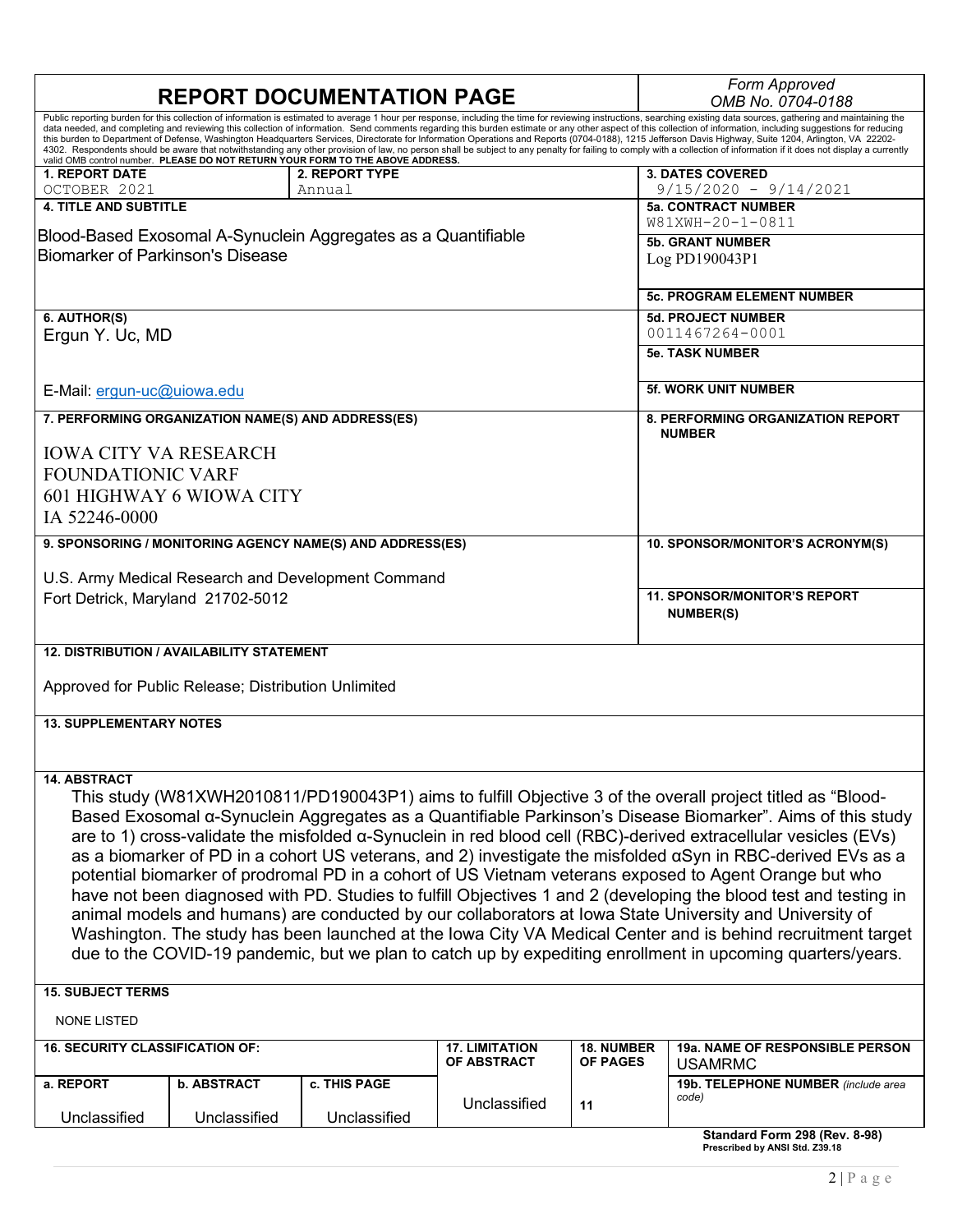# **TABLE OF CONTENTS**

# **Page**

|    | 1. Introduction                                     | 4              |
|----|-----------------------------------------------------|----------------|
| 2. | <b>Keywords</b>                                     | 4              |
|    | 3. Accomplishments                                  | 4              |
| 4. | Impact                                              | 5              |
|    | 5. Changes/Problems                                 | 6              |
|    | 6. Products                                         | $\overline{7}$ |
|    | 7. Participants & Other Collaborating Organizations | 8              |
|    | 8. Special Reporting Requirements                   | 11             |
| 9. | <b>Appendices</b>                                   | 11             |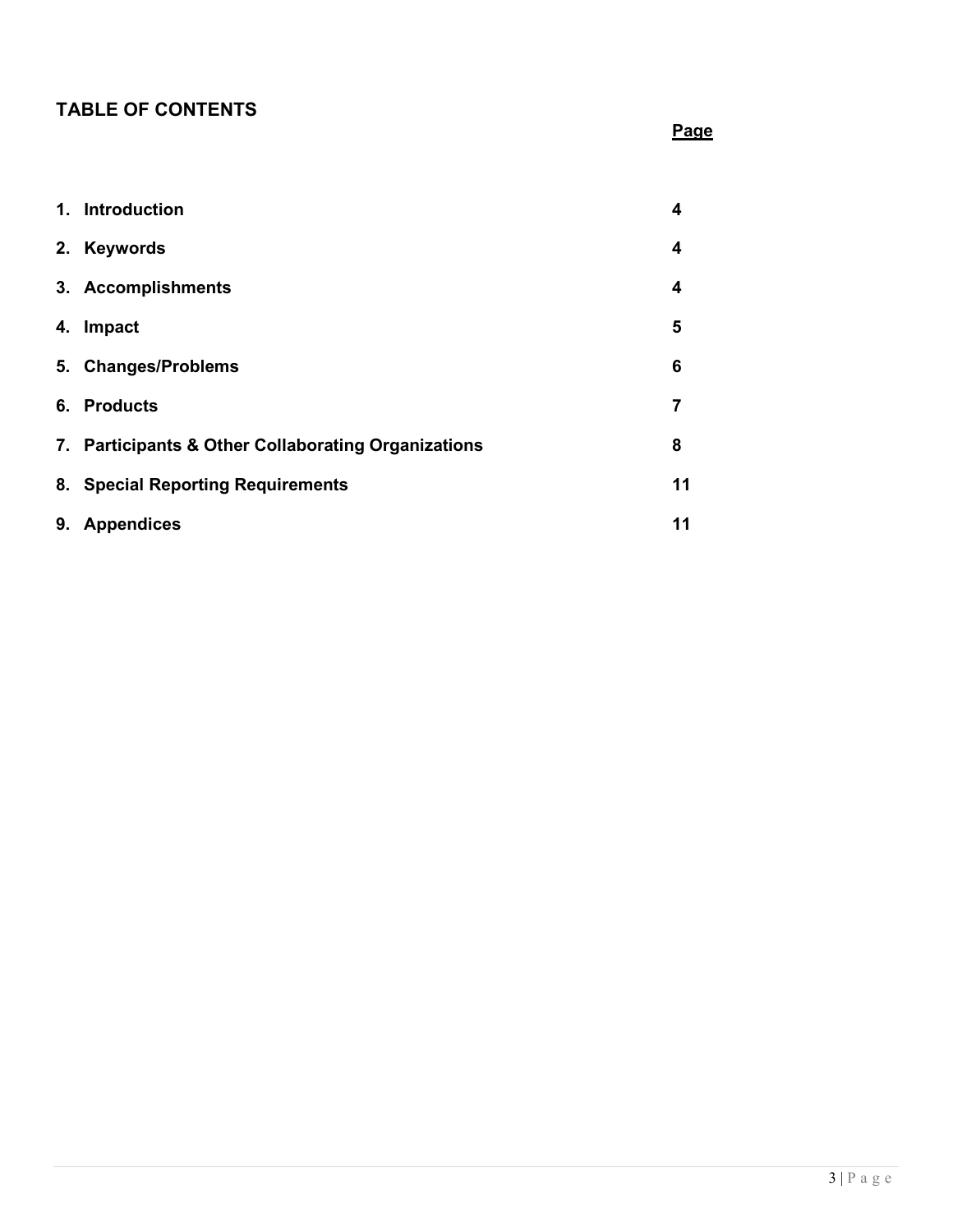## **1. Introduction**

This study (W81XWH2010811/PD190043P1) aims to fulfill Objective 3 of the overall project titled as "Blood-Based Exosomal α-Synuclein Aggregates as a Quantifiable Parkinson's Disease Biomarker". Aims of this study are to 1) cross-validate the misfolded α-Synuclein in red blood cell (RBC)-derived extracellular vesicles (EVs) as a biomarker of PD in a cohort US veterans, and 2) investigate the misfolded αSyn in RBC-derived EVs as a potential biomarker of prodromal PD in a cohort of US Vietnam veterans exposed to Agent Orange but who have not been diagnosed with PD. Studies to fulfill Objectives 1 and 2 (developing the blood test and testing in animal models and humans) are conducted by our collaborators at Iowa State University and University of Washington.

# **2. Keywords**

Parkinson's disease, prodromal PD, α-Synuclein, synucleinopathy, RT-QuIC (real-time quaking-induced conversion) assays, neurotoxicity, Agent Orange, biomarker

# **3. Accomplishments**

- a. **What were the major goals of the project?**
	- i. *List the major goals of the project as stated in the approved SOW. If the application listed milestones/target dates for important activities or phases of the project identify these dates and show actual completion dates or the percentage of completion.*

#### Major Tasks: Months 1-36

1) Cross-validate the misfolded α-Syn in red blood cell (RBC)-derived extracellular vesicles (EVs) as a biomarker of PD in a cohort US veterans from the Iowa City VA Healthcare System comparing 60 PD patients with manifest PD against 60 healthy controls (HC) without PD.

We will conduct clinical assessments measuring motor severity (MDS-UPDRS) and cognitive function (MoCA), as well other clinical features affected by PD. We will draw blood and ship the samples to Iowa State University for RT-QuIC (real-time quaking-induced conversion) assays and to University of Washington for MSD ECL (Meso Scale Discovery immunoassay using electrochemiluminescence) analyses of RBC-EV  $\alpha$ Syn<sub>agg</sub>. RT-QuIC indices for misfolded protein aggregation are PAR (protein aggregation rate) and SD<sub>50</sub> (median seeding index). The MSD ECL reveals levels of oligomerization by measuring phosphorylated (pS129)-αSyn concentrations.

We will compare the measures of RBC-EV α-Synuclein oligomerization and aggregation (pS129 α-Syn concentrations, PAR, and  $SD_{50}$ ) between the manifest PD and control groups to see if these measures differentiate PD from controls. Within the PD group, we will correlate pS129 α-Syn concentrations, PAR, and  $SD<sub>50</sub>$  with the measures of motor function (MDS-UPDRS) and cognition (MoCA) to determine if α-Synuclein oligomerization and aggregation levels in RBC-Ev are associated with the severity of PD.

For the first year, we were planning to enroll 27 PD and 27 HC participants.

2) Investigate the misfolded αSyn in RBC-derived EVs as a potential biomarker of prodromal PD in a cohort of 120 US Vietnam veterans exposed to Agent Orange but who have not been diagnosed with PD.

The prodromal PD status of AO exposed patients without a diagnosis of manifest PD will be determined using MDS research criteria (Heinzel S, Berg D, Gasser T, et al. Update of the MDS research criteria for prodromal Parkinson's disease. Mov Disord 2019;34: 1464-1470). AO-exposed participants will be considered having prodromal PD if their total likelihood ratio (LR) exceeds the 80% probability threshold based on age group.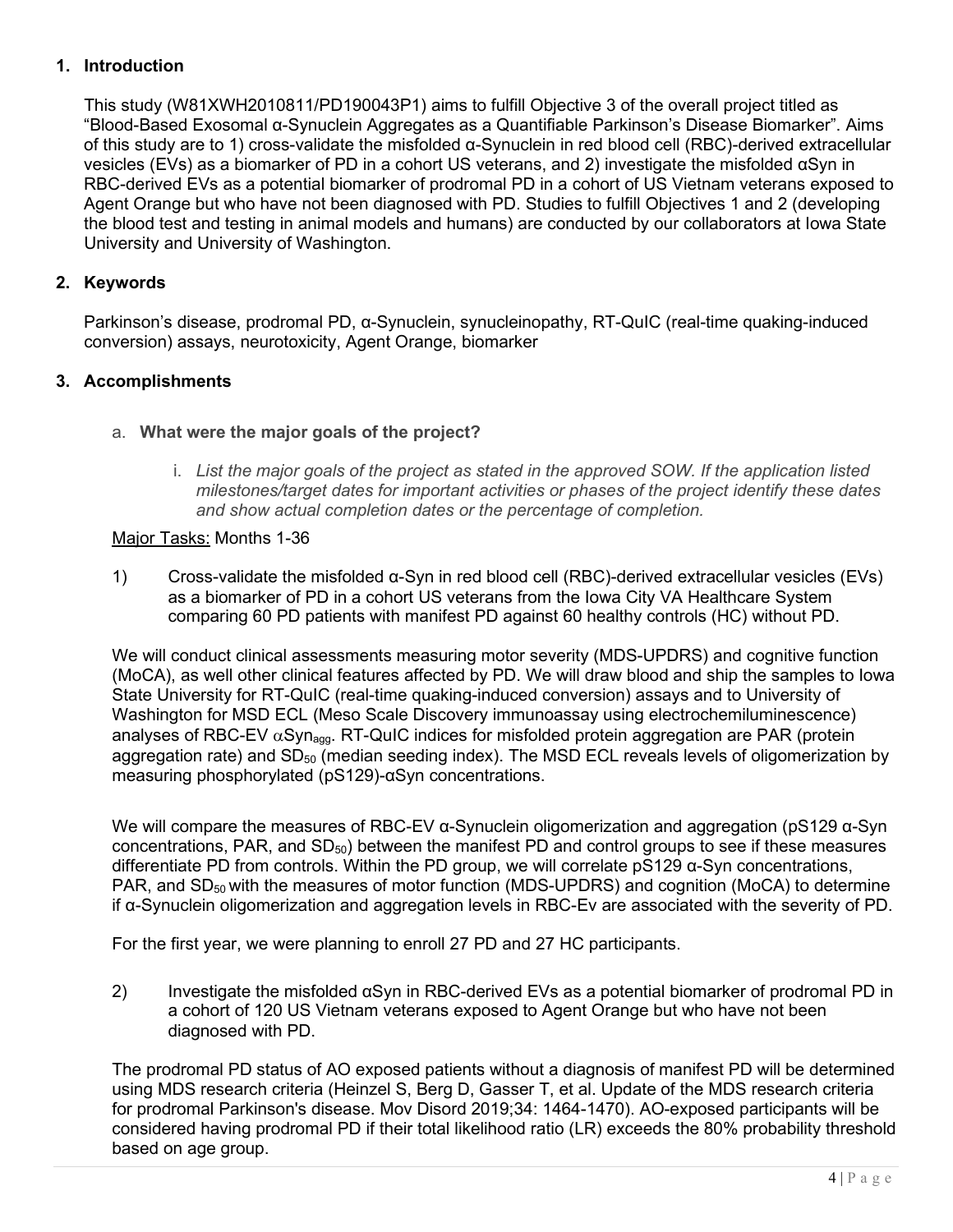We will compare the measures of RBC-EV α-Synuclein oligomerization and aggregation (pS129 α-Syn concentrations, PAR, and SD<sub>50</sub>) between those who meet criteria for prodromal PD and who do not to see if these measures predict presence of prodromal PD in veterans exposed to AO and are at risk for PD. Within the AO exposed group, we will correlate  $pS129$   $\alpha$ -Syn concentrations, PAR, and SD<sub>50</sub> with the total LR to determine if α-Synuclein oligomerization and aggregation levels in RBC-Ev are associated with probability of prodromal PD.

For the first year, we were planning to enroll 54 AO participants.

- b. **What was accomplished under these goals?**
	- i. We enrolled 7 PD and 5 HC participants. No AO participant has been enrolled yet.

## c. **What opportunities for training and professional development has the project provided?**

- i. Nothing to Report.
- d. **How were the results disseminated to communities of interest?**
	- i. Nothing to Report.
- e. **What do you plan to do during the next reporting period to accomplish the goals?**
	- i. We will expedite enrollment to catch up with target enrollment.
	- ii.

## **4. Impact**

- a. **What was the impact on the development of the principal discipline(s) of the project?**
	- i. Nothing to Report.
- b. **What was the impact on other disciplines?**
	- i. Nothing to Report.

#### c. **What was the impact on technology transfer?**

- i. Nothing to Report.
- ii. Describe ways in which the project made an impact, or is likely to make an impact, on commercial technology or public use, including:
	- 1. adoption of new practices: If successful, the project may lead to adoption of a blood biomarker test to diagnose and monitor Parkinson's disease in manifest and prodromal stages. This would likely improve diagnostic accuracy of PD and enable neuroprotective clinical trials in earlier phases of PD.

#### d. **What was the impact on society beyond science and technology?**

- i. "Nothing to Report."
- ii. Describe how results from the project made an impact, or are likely to make an impact, beyond the bounds of science, engineering, and the academic world on areas such as: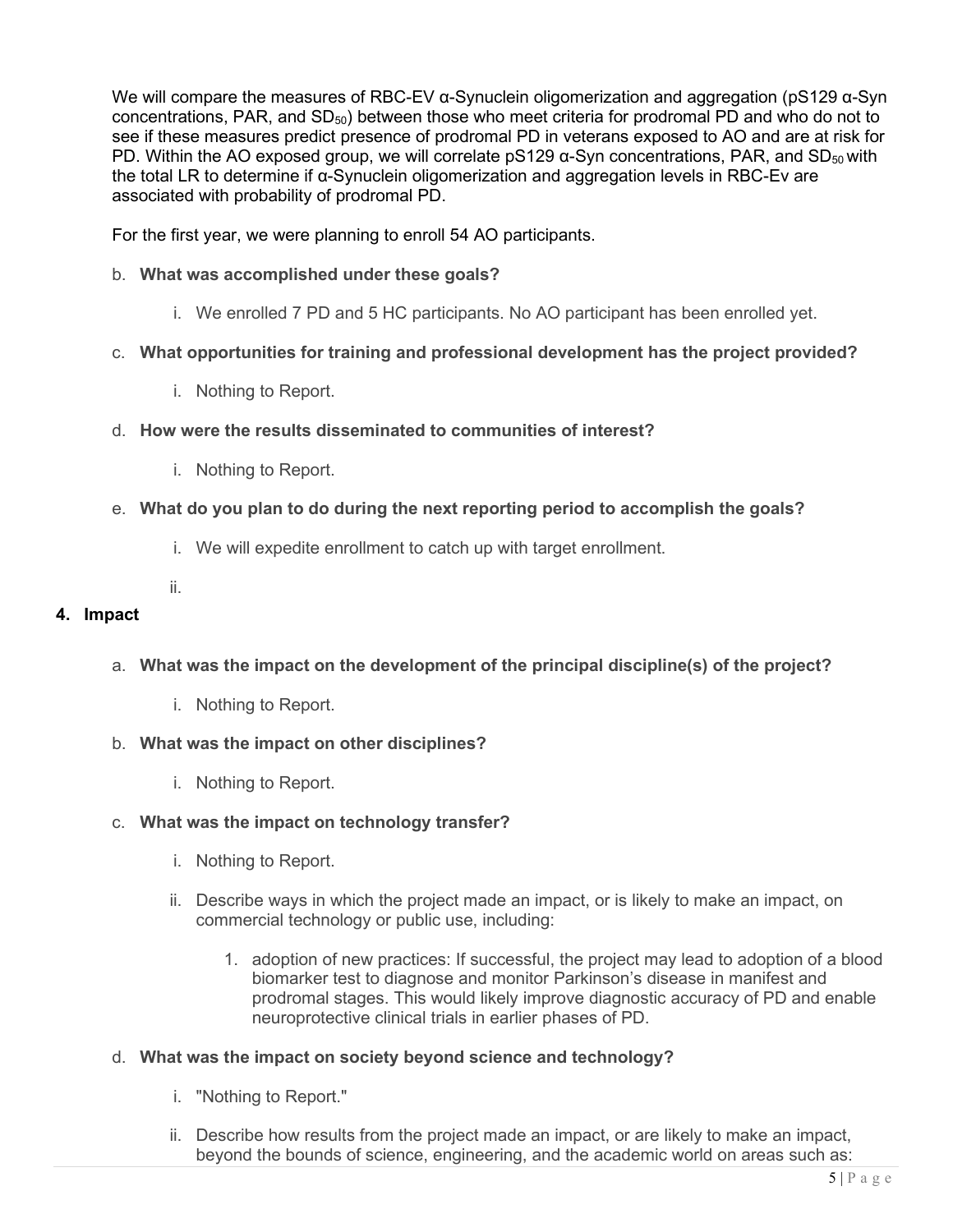- 1. *improving public knowledge, attitudes, skills, and abilities.* If this project is successful, awareness of PD may rise due to ease of diagnosis. People with symptoms of PD may seek medical attention earlier knowing that diagnosis is a relatively simple process.
- 2. *changing behavior, practices, decision making, policies (including regulatory policies), or social actions; or* - If this project is successful, PD may start to be diagnosed in the prodromal stage with non-motor symptoms only before emergence of motor manifestations. This can change diagnostic and treatment approach to PD. Insurance coverages may be affected. Preventive strategies such as exercise may gain more steam.
- 3. *improving social, economic, civic, or environmental conditions.* If this project is successful, early diagnosis and more effective treatments may increase potential for cure of PD, decreasing its financial burden on the society and caregivers.

## **5. Changes/Problems**

#### a. **Changes in approach and reasons for change**

i. No changes in approach

## b. **Actual or anticipated problems or delays and actions or plans to resolve them**

i. *Describe problems or delays encountered during the reporting period and actions or plans to resolve them.*

Due to the COVID-19 pandemic we have not met our recruitment target. Our target population is of older age, typically in their 60s to 80s, which is at higher risk of poor outcomes and death from COVID-19. The risk of death from COVID-19 in older age gets further accentuated in patients with Parkinson's disease (Zhang et al., Coronavirus Disease 2019 Case Fatality and Parkinson's Disease. Mov Disord 2020;35:1914-1915).

Due to the reasons above, we kept the study on administrative hold for several months after funding (until 2/10/2021) to avoid any unnecessary expenses. Furthermore, although the administrative hold on the study was lifted on 2/10/2021, the Iowa City VA Medical Center has operated under strict rules until late Spring/early Summer of 2021 to mitigate COVID-19 pandemic which included social distancing with limitation of in-person outpatient visits to the hospital in favor of virtual visits unless in-person encounters were medically necessary. However, our research requires blood draw and physical examination whose key components could not be done virtually. Therefore, we could not start recruiting in February 2021. However, to be ready when the circumstances allow to go ahead with our research, we have obtained full database of Agent Orange exposed patients at the Iowa City VA (8,000+) who will be contacted with standard approved recruitment material once the pandemic eases. We held regular meetings with collaborators at Iowa State University and University of Washington to streamline procedures between different institutions.

During this time of no patient recruitment, the PI has hired an experienced neurology nurse (Michelle Lenz, RN, BSN) as research nurse specialist. Ms. Lenz recently retired from the Neurology Service at the Iowa City VA Medical Center after ~30 years of service and she has 20 years working relationship with Dr. Uc, helping in the management of patients with PD. As we kept the study on administrative hold and as Ms. Lenz has been hired part time on an hourly basis (5.5 calendar months with 1 Cal=160h, Salary \$48,400 or \$55/h with no fringe benefits), the study did not have salary obligations during the administrative hold time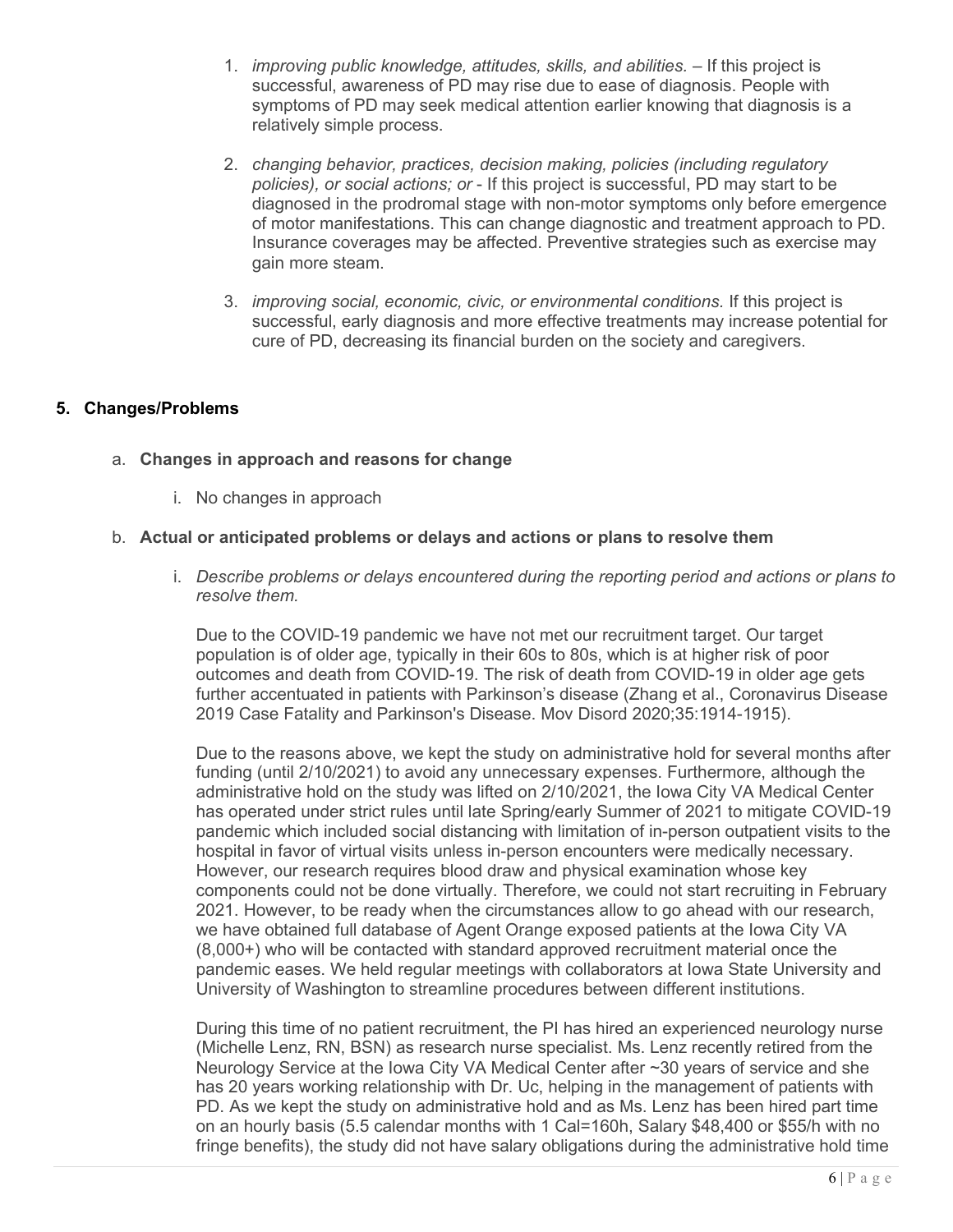and thereafter except time spent for training of Ms. Lenz, preparation to launch the study, and research team meetings. This gave us financial flexibility for future to increase personnel time on the project so that we can enroll larger numbers of participants than planned to catch up with our recruitment goals once the pandemic eased up. Unfortunately, after a hopeful early Summer, the pandemic flared up again due to delta variant and slow vaccine acceptance in Iowa.

We started to enroll and test participants in mid-Summer 2021 and have optimized the workflow for recruitment, testing, and shipment of samples to collaborating labs. As the pandemic eases further, we will increase enrollment. Ms. Lenz will work a flexible schedule to catch up with enrollment. As she is paid hourly and we did not utilize her services as planned in the first year due to the pandemic, we will be able to use a flexible schedule without additional expense.

- c. **Changes that had a significant impact on expenditures**
	- i. Due to COVID-19 pandemic related lack of clinical research activity in the initial months there was less personnel expense*.* However, we will compensate for this by enrolling more patients than planned in the second and third years of the study.
- d. **Significant changes in use or care of human subjects, vertebrate animals, biohazards, and/or select agents**
	- i. N/A
- e. **Significant changes in use or care of human subjects:** None
- f. **Significant changes in use or care of vertebrate animals.** N/A
- g. **Significant changes in use of biohazards and/or select agents:** N/A

# **6. Products**

- a. **Publications, conference papers, and presentations** *Report only the major publication(s) resulting from the work under this award.*
	- i. **Journal publications.** *List peer-reviewed articles or papers appearing in scientific, technical, or professional journals. Identify for each publication: Author(s); title; journal; volume: year; page numbers; status of publication (published; accepted, awaiting publication; submitted, under review; other); acknowledgement of federal support (yes/no).*
		- 1. Nothing to report yet
	- ii. **Books or other non-periodical, one-time publications.** *Report any book, monograph, dissertation, abstract, or the like published as or in a separate publication, rather than a periodical or series. Include any significant publication in the proceedings of a one-time conference or in the report of a one-time study, commission, or the like. Identify for each one-time publication: Author(s); title; editor; title of collection, if applicable; bibliographic information; year; type of publication (e.g., book, thesis or dissertation); status of publication (published; accepted, awaiting publication; submitted, under review; other); acknowledgement of federal support (yes/no).*
		- 1. Nothing to report yet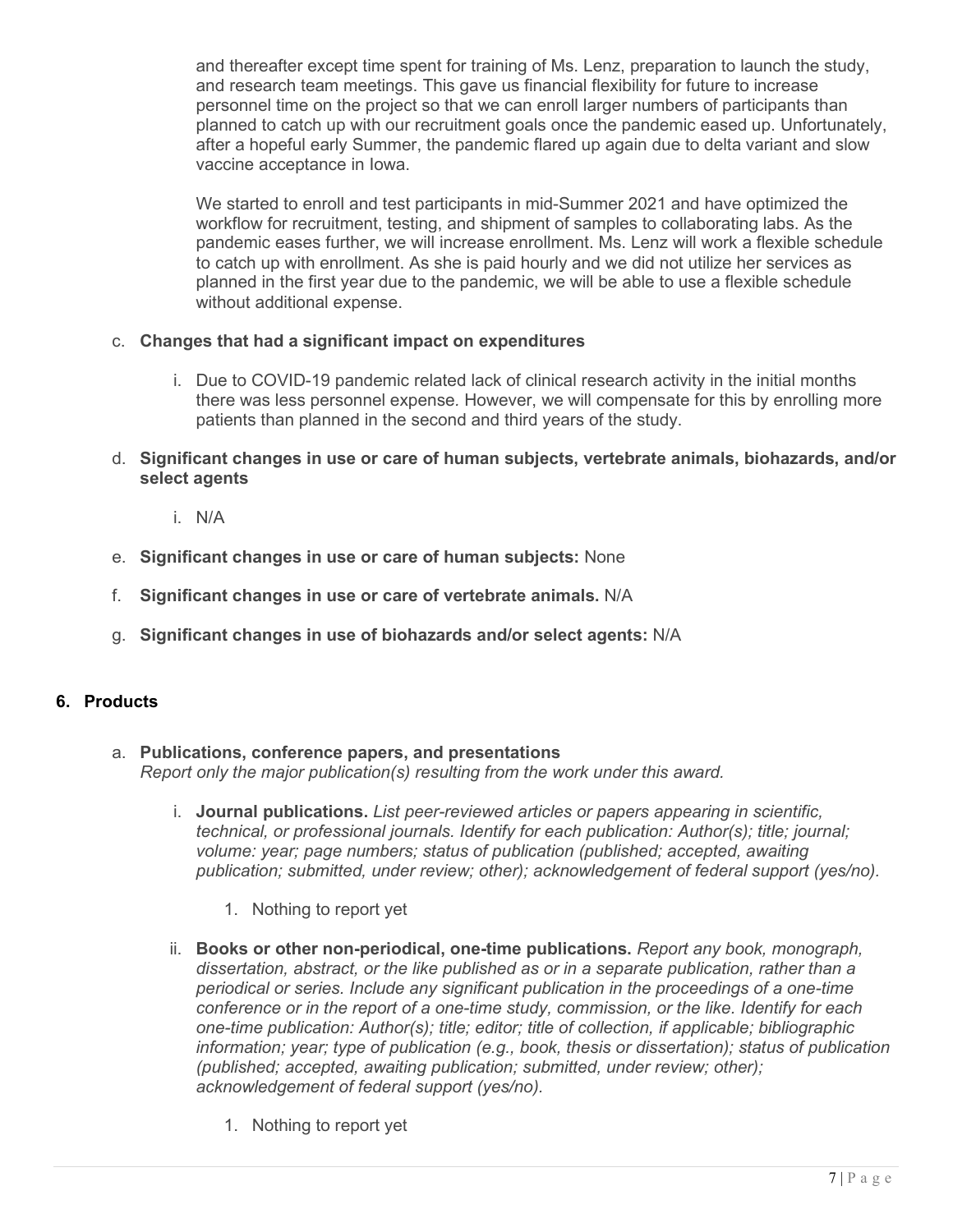- iii. **Other publications, conference papers, and presentations.** *Identify any other publications, conference papers and/or presentations not reported above. Specify the status of the publication as noted above. List presentations made during the last year (international, national, local societies, military meetings, etc.). Use an asterisk (\*) if presentation produced a manuscript.*
	- 1. Nothing to report yet
- b. **Website(s) or other Internet site(s)** *Nothing to report.*
- c. **Technologies or techniques** Our part of the study is not to develop technology, but validate technology developed by our collaborators at the Iowa State University and University of Washington*.*
- d. **Inventions, patent applications, and/or licenses** Nothing to report

## e. **Other Products**

*Identify any other reportable outcomes that were developed under this project. Reportable outcomes are defined as a research result that is or relates to a product, scientific advance, or research tool that makes a meaningful contribution toward the understanding, prevention, diagnosis, prognosis, treatment, and/or rehabilitation of a disease, injury or condition, or to improve the quality of life. Examples include:*

i. Nothing to report

# **7. Participants & Other Collaborating Organizations**

#### a. **What individuals have worked on the project?**

i. *Provide the following information for: (1) PDs/PIs; and (2) each person who has worked at least one person month per year on the project during the reporting period, regardless of the source of compensation (a person month equals approximately 160 hours of effort). If information is unchanged from a previous submission, provide the name only and indicate "no change."*

| Name:                                        | Ergun Y. Uc, MD                                                                                                                                                                                                                                                                                           |
|----------------------------------------------|-----------------------------------------------------------------------------------------------------------------------------------------------------------------------------------------------------------------------------------------------------------------------------------------------------------|
| Project Role:                                | <b>Partnering PI</b>                                                                                                                                                                                                                                                                                      |
| Researcher<br>Identifier (e.g.<br>ORCID ID): | ORCID ID 0000-0003-4430-6960                                                                                                                                                                                                                                                                              |
| Nearest person<br>month worked:              | 2                                                                                                                                                                                                                                                                                                         |
| Contribution to<br>Project:                  | Dr. Uc has hired a research nurse and continued meetings<br>with the other teams of the Lead PI Dr. Kanthasamy and<br>Dr. Tessandra Stewart to streamline research procedures.<br>Dr. Uc has laid the groundwork for subject recruitment.<br>After fully training the research personnel and establishing |

a.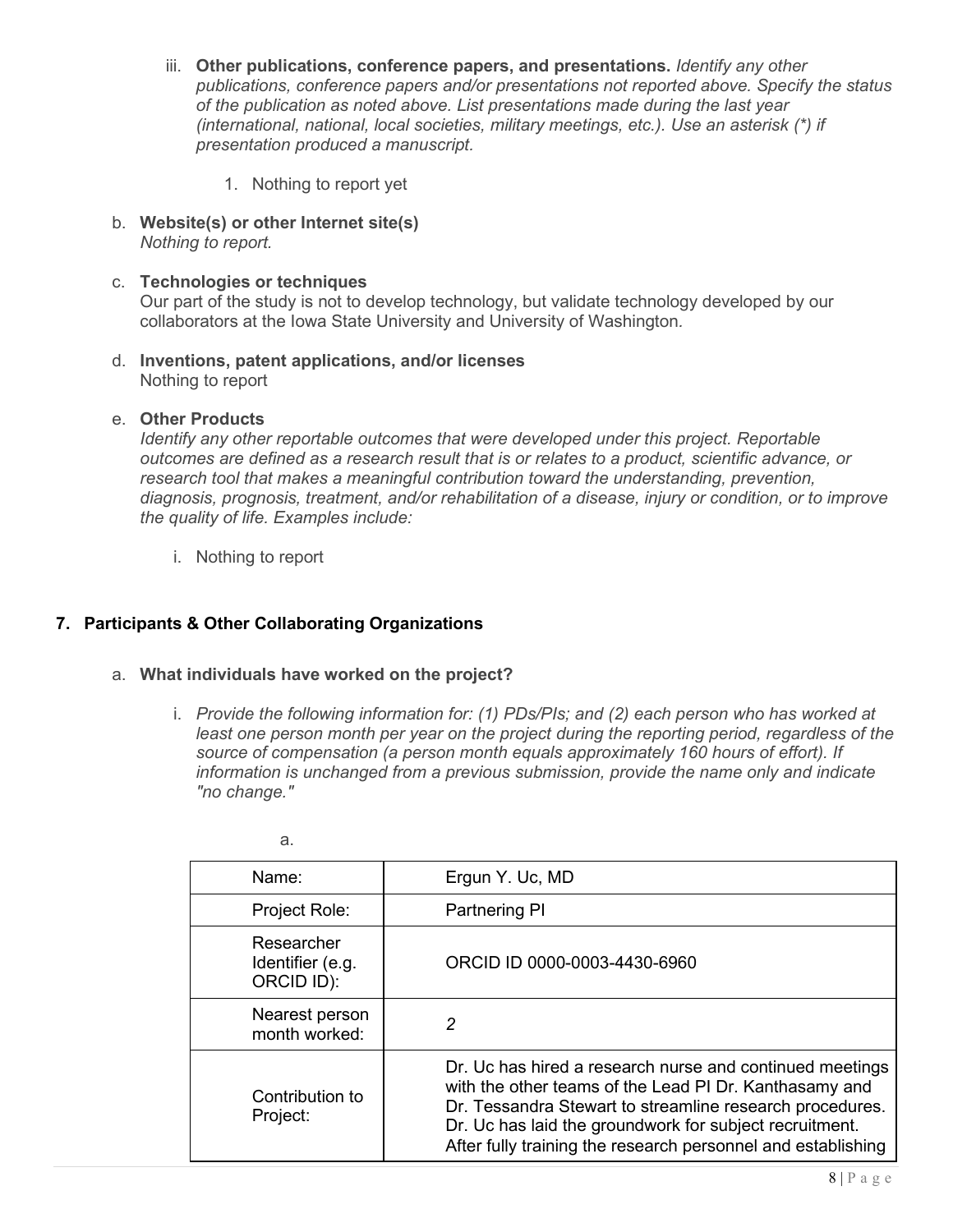|                            | logistical support, he started recruiting patients.                                                                               |
|----------------------------|-----------------------------------------------------------------------------------------------------------------------------------|
| <b>Funding</b><br>Support: | Besides this DoD grant, Dr. Uc has funding support from<br>the NINDS and VA and the Parkinson's Foundation for<br>other projects. |

| Name:                                        | Michelle Lenz, RN BSN                                                                                              |
|----------------------------------------------|--------------------------------------------------------------------------------------------------------------------|
| Project Role:                                | Research nurse and coordinator                                                                                     |
| Researcher Identifier<br>$(e.g. ORCID ID)$ : | N/A                                                                                                                |
| Nearest person month<br>worked:              | 2                                                                                                                  |
| Contribution to Project:                     | Ms. Lenz tests participants, does data entry, coordinates<br>shipments of blood to the labs of other collaborators |
| <b>Funding Support:</b>                      | No other funding                                                                                                   |

#### b. **Has there been a change in the active other support of the PD/PI(s) or senior/key personnel since the last reporting period?**

i. Yes, Dr. Uc is receiving a 10% salary support as the Contact PI/Project Director of "Multimodal analysis of human PFC 4 Hz rhythms in cognition and speech in PD" (Sub-Project ID 7580) of the Parent Project "Prefrontal Cortex, Cognition, and Speech Symptoms in PD (PRECIS-PD)" (1P20NS123151-01). Project start date: 09/17/2021, end date: 06/30/2023. Total FY21 cost for Uc sub-project is \$122,131. There is no overlap with DoD study W81XWH2010811/PD190043P1. Details of the new research support for Dr. Uc can be found here:

<https://reporter.nih.gov/search/huNX9Y5haEKQvSgoX0muLw/project-details/10283245>

#### c. **What other organizations were involved as partners?**

- i. *Describe partner organizations academic institutions, other nonprofits, industrial or commercial firms, state or local governments, schools or school systems, or other organizations (foreign or domestic) - that were involved with the project. Partner organizations may have provided financial or in-kind support, supplied facilities or equipment, collaborated in the research, exchanged personnel, or otherwise contributed. Provide the following information for each partnership:*
	- 1. **Organization Name:** Iowa State University
		- a. **Location of Organization:**
		- b. **Partner's contribution to the projec**t
			- i. **Financial support** none
			- ii. **In-kind support** Coordinates activities between collaborating centers, organizes meetings between centers; provides material for sample collection
			- iii. **Facilities** *-*none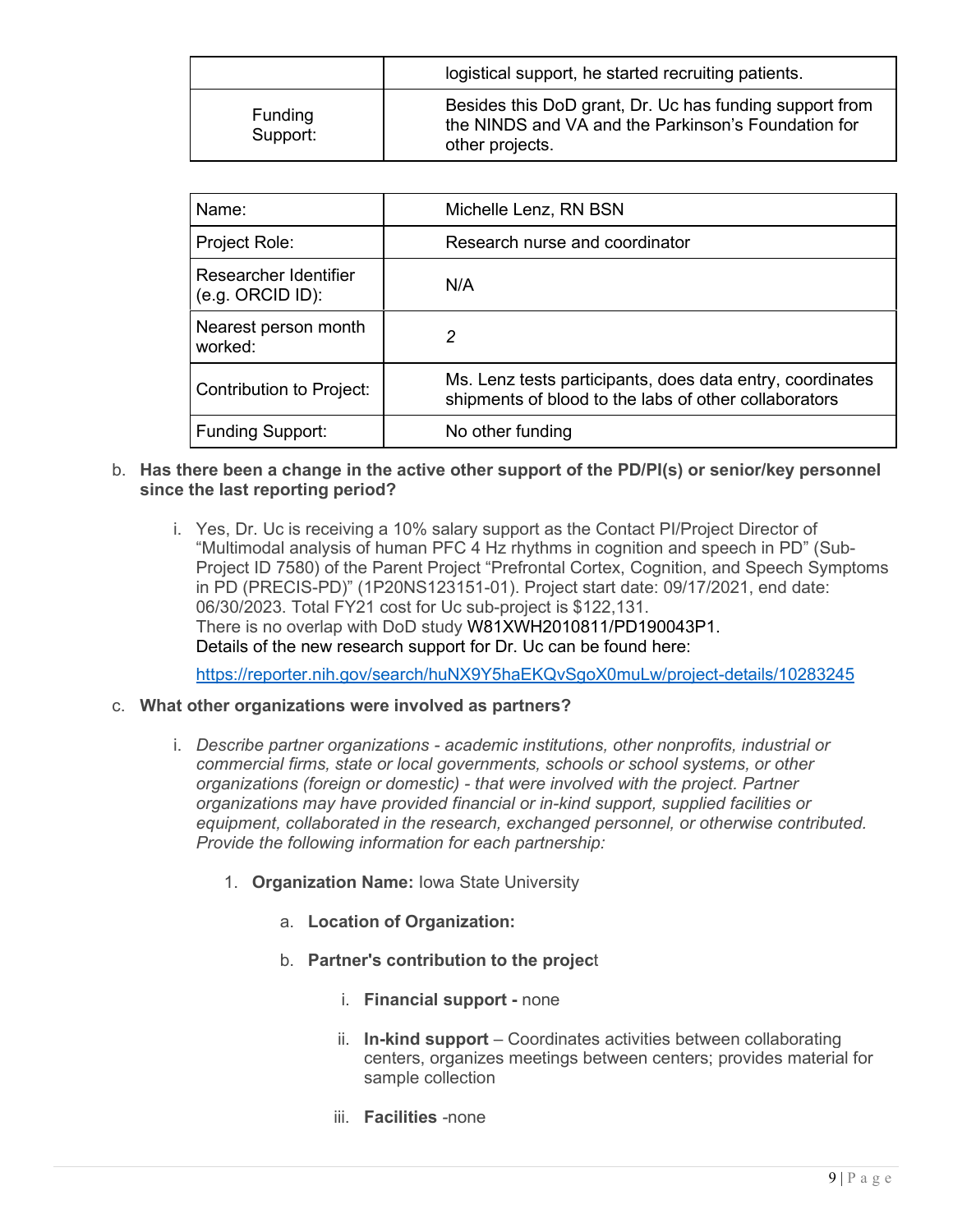- iv. **Collaboration** Dr. Kanthasamy is the initiating PI under the contract award number W81XWH-20-1-0781 and grant proposal number PD190043. Dr. Kanthasamy's lab analyzes blood samples we send. Overall statistical analyses will be performed by Dr. Kanthasamy's team.
- v. **Personnel exchanges** *-*None
- vi. **Other.** none
- 2. **Organization Name:** University of Washington
	- a. **Location of Organization:**
	- b. **Partner's contribution to the projec**t
		- i. **Financial support** none
		- ii. **In-kind support** guides with sample collection details
		- iii. **Facilities** *-*none
		- iv. **Collaboration** Dr. Stewart in another partnering PI of Dr. Kanthasamy under the contract award number W81XWH-20-1-0784 and grant proposal number PD190043P2. Dr. Stewart's lab analyzes blood samples we send.
		- v. **Personnel exchanges** *-*None
		- vi. **Other.** none
- 3. **Organization Name:** VA Medical Center of Iowa City, part of Iowa City VA Health Care System (This is actually the center where the study is conducted)
	- a. **Location of Organization:**
	- b. **Partner's contribution to the projec**t
		- i. **Financial support** none
		- ii. **In-kind support** Phlebotomy and initial sample processing/storage at the Iowa City VA Lab; participants are recruited from Iowa City VA
		- iii. **Facilities** *-* The Iowa City VA Research Foundation, Dr. Uc's office and lab are in the Iowa City VA Medical Center. Dr. Uc is recruiting participants from the clinics of Iowa City VA Medical Center.
		- iv. **Collaboration** The Iowa City VA Medical Center is Dr. Uc's location of clinical practice and research for this study.
		- v. **Personnel exchanges** *-*None
		- vi. **Other.** none